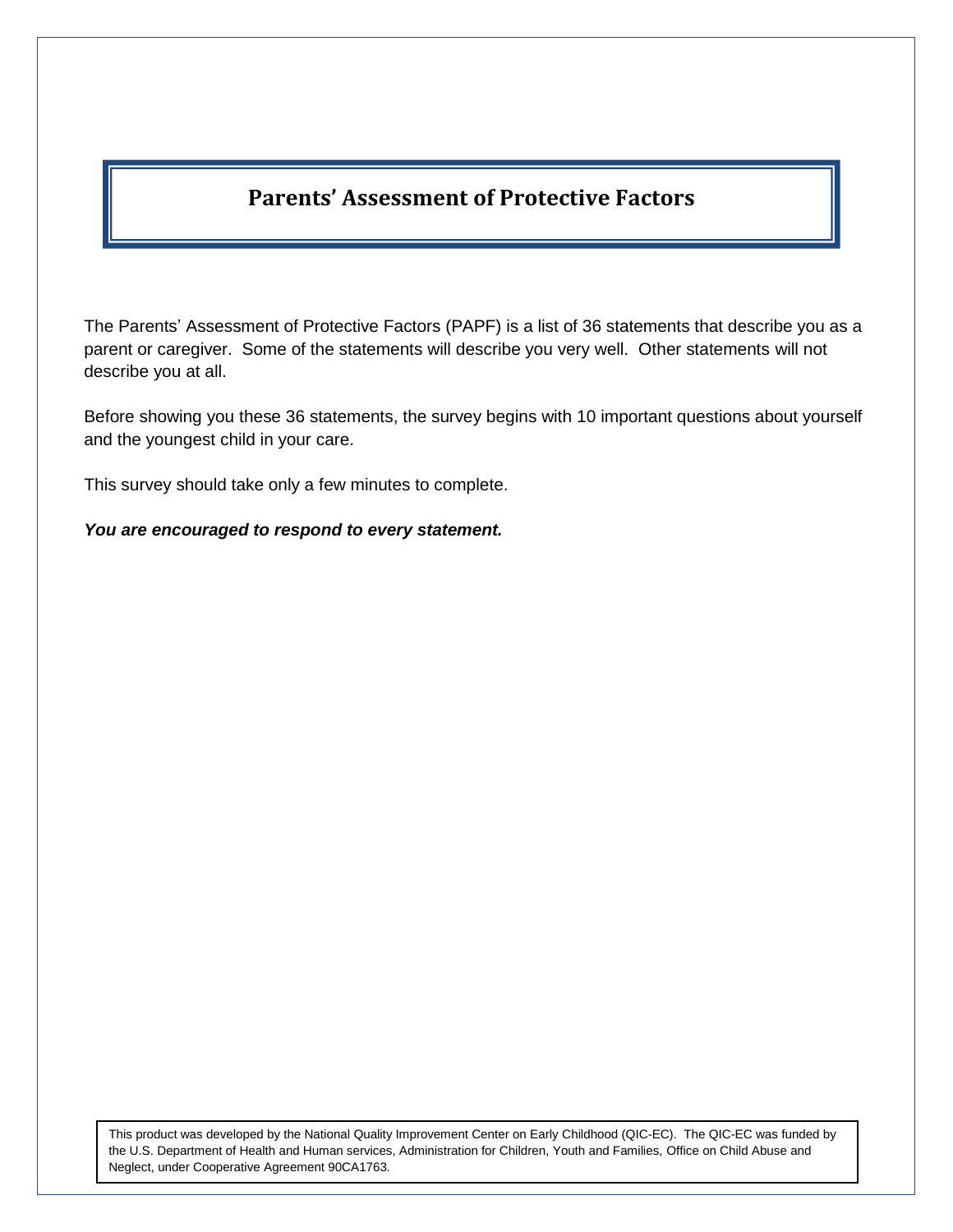|    | Before you take the survey, we need some important information from you.                                                                                                                                                              |                                                    |                                                                                                                                                       |                                                                                                               |  |  |
|----|---------------------------------------------------------------------------------------------------------------------------------------------------------------------------------------------------------------------------------------|----------------------------------------------------|-------------------------------------------------------------------------------------------------------------------------------------------------------|---------------------------------------------------------------------------------------------------------------|--|--|
|    |                                                                                                                                                                                                                                       |                                                    | Please fill in all the blanks and circles that best describe you.                                                                                     |                                                                                                               |  |  |
|    | Please print legibly. Fill in only one circle for each statement like this: ●                                                                                                                                                         |                                                    |                                                                                                                                                       |                                                                                                               |  |  |
| 1. | Today's Date: $\frac{1}{\sqrt{1-\frac{1}{2}}}\frac{1}{\sqrt{1-\frac{1}{2}}\sqrt{1-\frac{1}{2}}\sqrt{1-\frac{1}{2}}\sqrt{1-\frac{1}{2}}$<br>Day<br>Month                                                                               | Year                                               |                                                                                                                                                       | $\frac{1}{1}$ (For example, November 3, 2014 would be printed $\frac{11}{10}$ 03 2014)                        |  |  |
|    |                                                                                                                                                                                                                                       |                                                    |                                                                                                                                                       |                                                                                                               |  |  |
| 3. |                                                                                                                                                                                                                                       |                                                    |                                                                                                                                                       |                                                                                                               |  |  |
|    | 4. Child's Age (age of the youngest child in your care): O Birth-2 yrs old                                                                                                                                                            |                                                    | O 6-8 yrs old                                                                                                                                         | $O$ 3-5 yrs<br>$O$ 9+ yrs old                                                                                 |  |  |
| 5. | Child's Gender (gender of the youngest child in your care): O Male                                                                                                                                                                    |                                                    |                                                                                                                                                       | O Female                                                                                                      |  |  |
| 6. | Your Gender: O Male                                                                                                                                                                                                                   | O Female                                           |                                                                                                                                                       |                                                                                                               |  |  |
|    | 7. Your Age: O 13-19 yrs old<br>O 20-29 yrs old                                                                                                                                                                                       | O $40-49$ yrs old                                  | $O$ 60-69 yrs old                                                                                                                                     | O 30-39 yrs old O 50-59 yrs old O 70-79 yrs old<br>$O$ 80+ yrs old                                            |  |  |
| 8. | Your Racial/Ethnic Identification (select only ONE):<br>O Biracial or Multiracial<br>O African American or Black<br>O Asian or Asian American<br>O Caribbean Islander or African National<br>O Caucasian, White, or European American |                                                    | O Hispanic or Latino<br>O Middle Eastern<br>O Native American or Alaskan Native<br>O Native Hawaiian or Pacific Islander<br>O Other (please specify): |                                                                                                               |  |  |
| 9. | Your HIGHEST Education level COMPLETED (select only ONE):<br>O No formal education<br>O Elementary school<br>O Middle school/junior high                                                                                              | O High school<br>O GED<br>O Trade/Technical school |                                                                                                                                                       | O 2 year college with Associate's degree<br>O 4 year collect with Bachelor's degree<br>O Post graduate degree |  |  |
|    | 10. Your Main Language: O English                                                                                                                                                                                                     | O Spanish                                          |                                                                                                                                                       | <b>Continue on Next Page</b>                                                                                  |  |  |
|    | For Administrative Purposes Only                                                                                                                                                                                                      |                                                    |                                                                                                                                                       |                                                                                                               |  |  |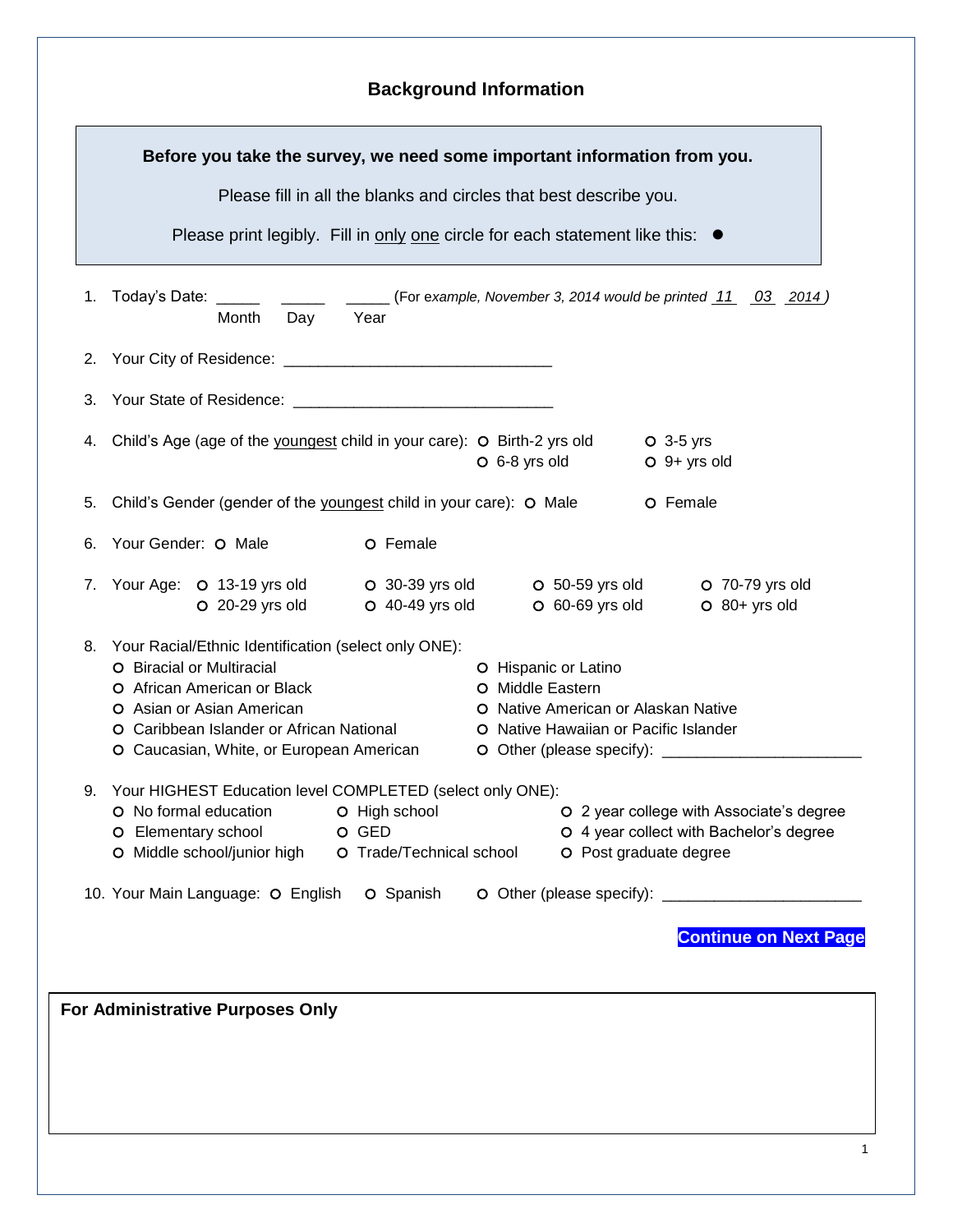## **Parent Statements**

**DIRECTIONS: There are 4 groups of statements in this survey. In responding to each statement, focus on the youngest child in your care who is between birth and 8-years-old.**

**In responding to the statements, please keep 3 points in mind:**

- **1. You should respond truthfully to each statement. There are no right or wrong answers – only your opinions.**
- **2. Some statements may seem like others, but no two statements are exactly the same.**
- **3. You are encouraged to respond to every statement.**

**Read each statement and fill in the circle that best describes you during the last couple of months.** 

**Fill in only one circle for each statement like this:** 

|                                                                                    | This is<br><b>NOT AT</b><br><b>ALL</b><br><b>LIKE me</b><br>or<br>what I<br>believe | This is<br><b>NOT</b><br><b>MUCH</b><br><b>LIKE me</b><br>or<br>what I<br>believe | This is<br><b>LITTLE</b><br><b>LIKE me</b><br><b>or</b><br>what I<br>believe | This is<br><b>LIKE</b> me<br><b>or</b><br>what I<br>believe | This is<br><b>VERY</b><br><b>MUCH</b><br><b>LIKE me</b><br>or<br>what I<br>believe |
|------------------------------------------------------------------------------------|-------------------------------------------------------------------------------------|-----------------------------------------------------------------------------------|------------------------------------------------------------------------------|-------------------------------------------------------------|------------------------------------------------------------------------------------|
| 11. I feel positive about being a parent/caregiver.                                | O                                                                                   | $\circ$                                                                           | $\circ$                                                                      | $\circ$                                                     | O                                                                                  |
| 12. I take good care of my child even when I am sad.                               | O                                                                                   | $\circ$                                                                           | $\circ$                                                                      | O                                                           | O                                                                                  |
| 13. I find ways to handle problems related to my child.                            | $\circ$                                                                             | $\circ$                                                                           | $\circ$                                                                      | $\circ$                                                     | $\circ$                                                                            |
| 14. I take good care of my child even when I have personal<br>problems.            | O                                                                                   | $\circ$                                                                           | $\circ$                                                                      | $\circ$                                                     | O                                                                                  |
| 15. I manage the daily responsibilities of being a<br>parent/caregiver.            | O                                                                                   | O                                                                                 | $\circ$                                                                      | O                                                           | O                                                                                  |
| 16. I have the strength within myself to solve problems that<br>happen in my life. | O                                                                                   | $\circ$                                                                           | O                                                                            | $\circ$                                                     | O                                                                                  |
| 17. I am confident I can achieve my goals.                                         | O                                                                                   | $\circ$                                                                           | O                                                                            | O                                                           | O                                                                                  |
| 18. I take care of my daily responsibilities even if problems<br>make me sad.      | O                                                                                   | $\circ$                                                                           | O                                                                            | $\circ$                                                     | O                                                                                  |
| 19. I believe that my life will get better even when bad things<br>happen.         | O                                                                                   | O                                                                                 | O                                                                            | $\circ$                                                     | O                                                                                  |

**Continue on Next Page**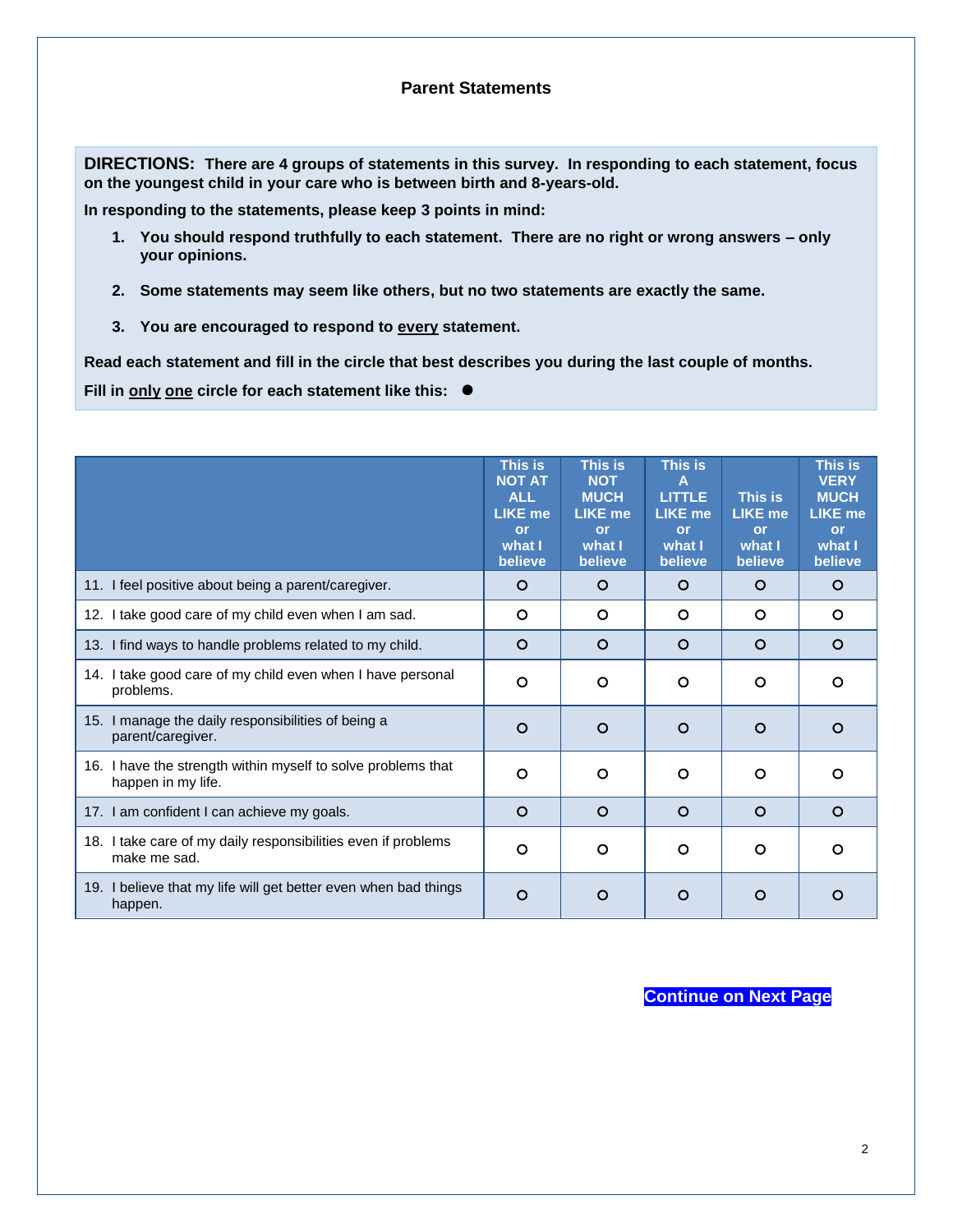|                                                                                                   | This is<br><b>NOT AT</b><br><b>ALL</b><br><b>LIKE me</b><br>or<br>what I<br>believe | This is<br><b>NOT</b><br><b>MUCH</b><br><b>LIKE me</b><br>or<br>what I<br>believe | This is<br>Α<br><b>LITTLE</b><br><b>LIKE me</b><br>or<br>what I<br>believe | This is<br><b>LIKE me</b><br>or<br>what I<br>believe | This is<br><b>VERY</b><br><b>MUCH</b><br><b>LIKE me</b><br>or<br>what I<br>believe |
|---------------------------------------------------------------------------------------------------|-------------------------------------------------------------------------------------|-----------------------------------------------------------------------------------|----------------------------------------------------------------------------|------------------------------------------------------|------------------------------------------------------------------------------------|
| 20. I have someone who will help me get through tough times.                                      | O                                                                                   | O                                                                                 | $\circ$                                                                    | $\circ$                                              | $\circ$                                                                            |
| 21. I have someone who helps me calm down when I get<br>upset.                                    | $\circ$                                                                             | $\circ$                                                                           | $\circ$                                                                    | O                                                    | $\circ$                                                                            |
| 22. I have someone who can help me calm down if I get<br>frustrated with my child.                | O                                                                                   | $\circ$                                                                           | $\circ$                                                                    | O                                                    | O                                                                                  |
| 23. I have someone who will encourage me when I need it.                                          | O                                                                                   | O                                                                                 | $\circ$                                                                    | $\circ$                                              | $\circ$                                                                            |
| 24. I have someone I can ask for help when I need it.                                             | $\circ$                                                                             | O                                                                                 | $\circ$                                                                    | $\circ$                                              | $\circ$                                                                            |
| 25. I have someone who will tell me in a caring way if I need<br>to be a better parent/caregiver. | O                                                                                   | $\circ$                                                                           | $\circ$                                                                    | O                                                    | $\circ$                                                                            |
| 26. I have someone who helps me feel good about myself.                                           | $\circ$                                                                             | $\circ$                                                                           | $\circ$                                                                    | $\Omega$                                             | $\circ$                                                                            |
| 27. I am willing to ask for help from my family.                                                  | $\Omega$                                                                            | $\Omega$                                                                          | $\Omega$                                                                   | $\Omega$                                             | $\Omega$                                                                           |
| 28. I have someone to talk to about important things.                                             | O                                                                                   | $\circ$                                                                           | $\circ$                                                                    | O                                                    | O                                                                                  |

|                                                                                                    | This is<br><b>NOT AT</b><br><b>ALL</b><br><b>LIKE me</b><br>or<br>what I<br>believe | <b>This is</b><br><b>NOT</b><br><b>MUCH</b><br><b>LIKE me</b><br>or<br>what I<br>believe | This is<br>Α<br><b>LITTLE</b><br><b>LIKE me</b><br><b>or</b><br>what I<br>believe | This is<br><b>LIKE me</b><br>or<br>what I<br>believe | <b>This is</b><br><b>VERY</b><br><b>MUCH</b><br><b>LIKE me</b><br>or<br>what I<br>believe |
|----------------------------------------------------------------------------------------------------|-------------------------------------------------------------------------------------|------------------------------------------------------------------------------------------|-----------------------------------------------------------------------------------|------------------------------------------------------|-------------------------------------------------------------------------------------------|
| 29. I don't give up when I run into problems trying to get the<br>services I need.                 | $\circ$                                                                             | O                                                                                        | $\circ$                                                                           | $\circ$                                              | O                                                                                         |
| 30. I make an effort to learn about the resources in my<br>community that might be helpful for me. | $\circ$                                                                             | $\circ$                                                                                  | O                                                                                 | $\circ$                                              | $\circ$                                                                                   |
| 31. When I cannot get help right away, I don't give up until I<br>get the help I need.             | $\circ$                                                                             | O                                                                                        | $\circ$                                                                           | $\Omega$                                             | $\Omega$                                                                                  |
| 32. I know where to go if my child needs help.                                                     | $\circ$                                                                             | $\circ$                                                                                  | $\circ$                                                                           | $\circ$                                              | $\circ$                                                                                   |
| 33. I am willing to ask for help from community programs or<br>agencies.                           | $\circ$                                                                             | O                                                                                        | $\circ$                                                                           | $\circ$                                              | O                                                                                         |
| 34. I know where I can get helpful information about parenting<br>and taking care of children.     | $\circ$                                                                             | $\circ$                                                                                  | $\circ$                                                                           | $\circ$                                              | O                                                                                         |
| 35. Asking for help for my child is easy for me to do.                                             | $\circ$                                                                             | $\circ$                                                                                  | $\circ$                                                                           | $\circ$                                              | $\circ$                                                                                   |
| 36. I know where to get help if I have trouble taking care of<br>emergencies.                      | $\circ$                                                                             | O                                                                                        | O                                                                                 | $\circ$                                              | O                                                                                         |
| 37. I try to get help for myself when I need it.                                                   | $\circ$                                                                             | $\circ$                                                                                  | $\circ$                                                                           | $\circ$                                              | O                                                                                         |

## **Continue on Next Page**